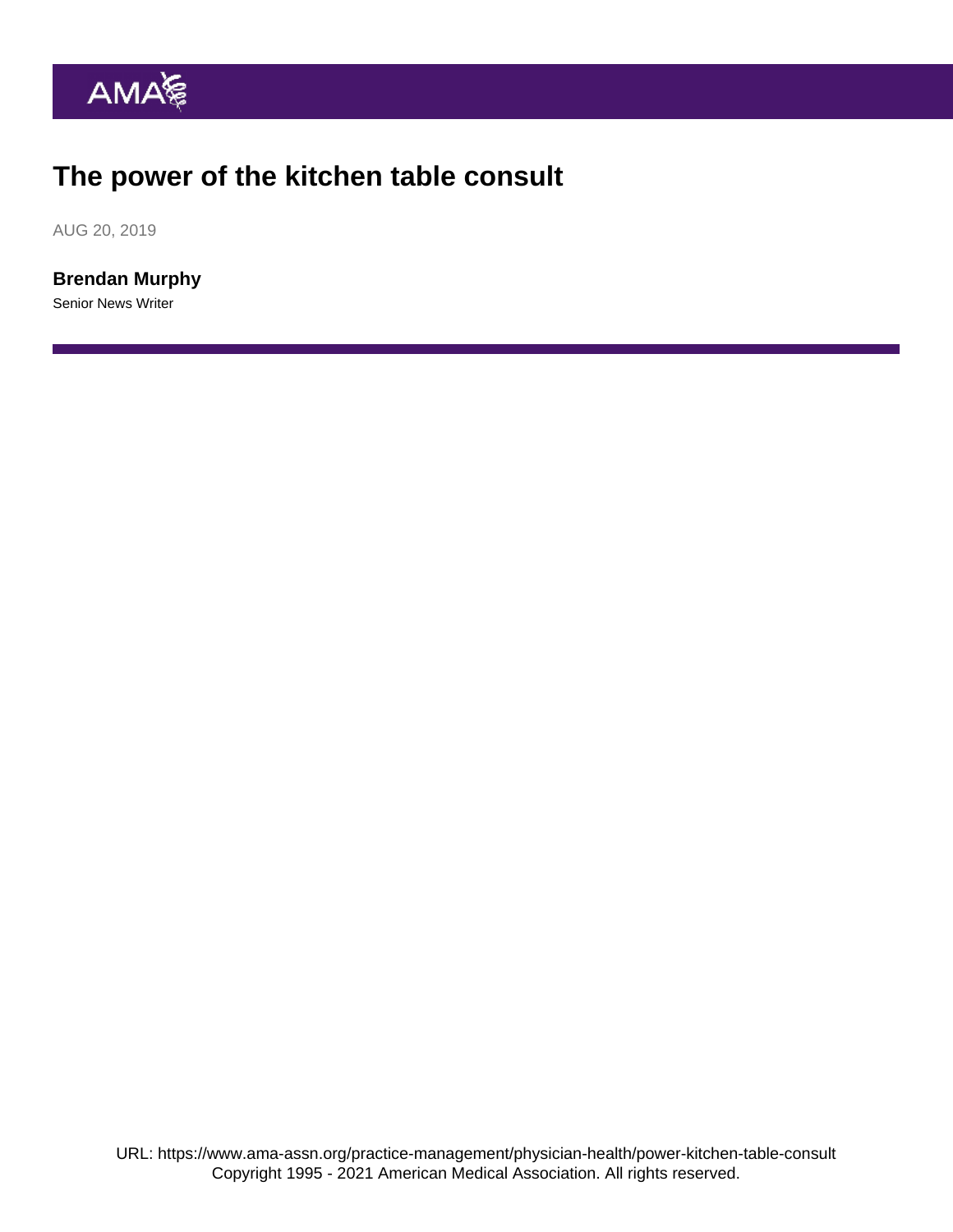URL:<https://www.ama-assn.org/practice-management/physician-health/power-kitchen-table-consult> Copyright 1995 - 2021 American Medical Association. All rights reserved.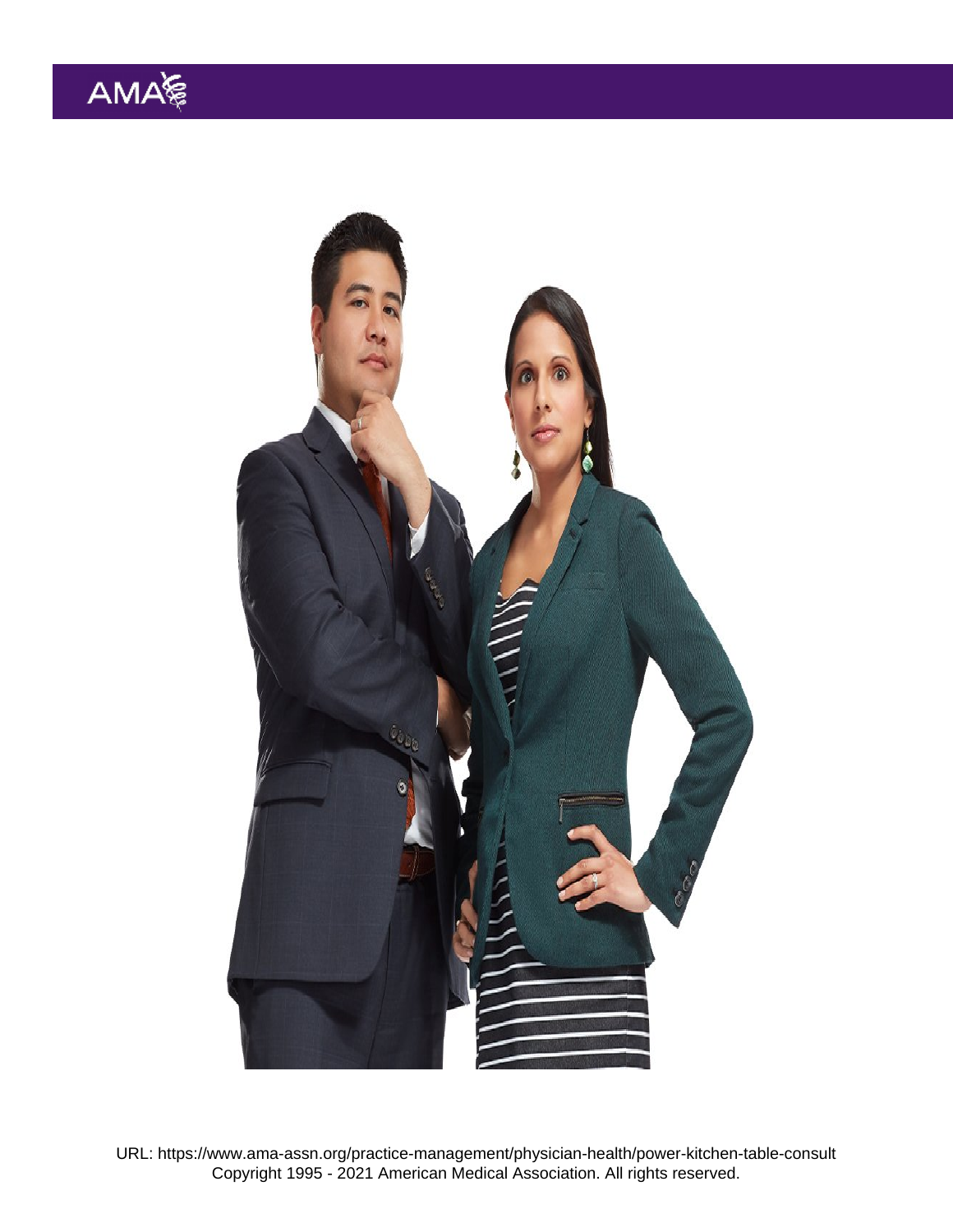The fight against burnout takes on many forms. Hans and Kavita Arora, a physician couple with a passion for organized medicine, find it works best with a partner on the front lines.

Call it a consult or a sidebar, physicians often ask each other for advice. What's different about when Hans and Kavita Arora doing it, is that it often takes place across the dinner table.

"If I have a question related to a pregnant patient with a urological issue I would of course ask Kavita for advice about how she would approach a particular issue in that situation," says Hans Arora, MD, a urology resident at the Cleveland Clinic.

Kavita Arora, MD, MBE, MS is an ob-gyn at Case Western Reserve University's MetroHealth Medical Center in Cleveland. She is also Hans' wife.

"We are generally involved in the same body region, so there's a lot of overlap in our fields," she says. "Even though we're at different hospitals in different phases of our careers, there's a lot of discussion and shared terminology."

## Finding love in organized medicine

Kavita and Hans first crossed paths at the 2007 AMA Interim Meeting in Honolulu. A friendship blossomed into a romantic relationship and they dated for four years before getting married in 2011.

Though they met at the same stages of medical school, Hans was pursuing an MD/PHD. His extended undergraduate medical education training and their desire to be together once things got serious caused Kavita to transfer residency programs, moving from Philadelphia to Chicago. As Kavita finished residency and Hans completed medical school, they again navigated the geography of their careers in tandem.

"That whole process of looking for our next step, there were certainly a lot of compromises," Hans says. "There were certain places I simply couldn't rank very highly, whether or not I liked the program simply because there wasn't a good job opportunity for Kavita. Similarly, she really had to focus her list on cities in which I had interviews."

This flexibility continues to be a necessary component of making their relationship work. Next year, Hans will leave Cleveland, where Kavita will stay with the couple's two children. He will spend most of his days training for a fellowship in Chicago, returning home on his days off.

"What is tricky about compromise in a medical marriage it that a little bit of it is out of your control," Kavita says. "If it was two of us in practice, so at the same phase of our career, I think it would have been in some ways a little bit more conventional.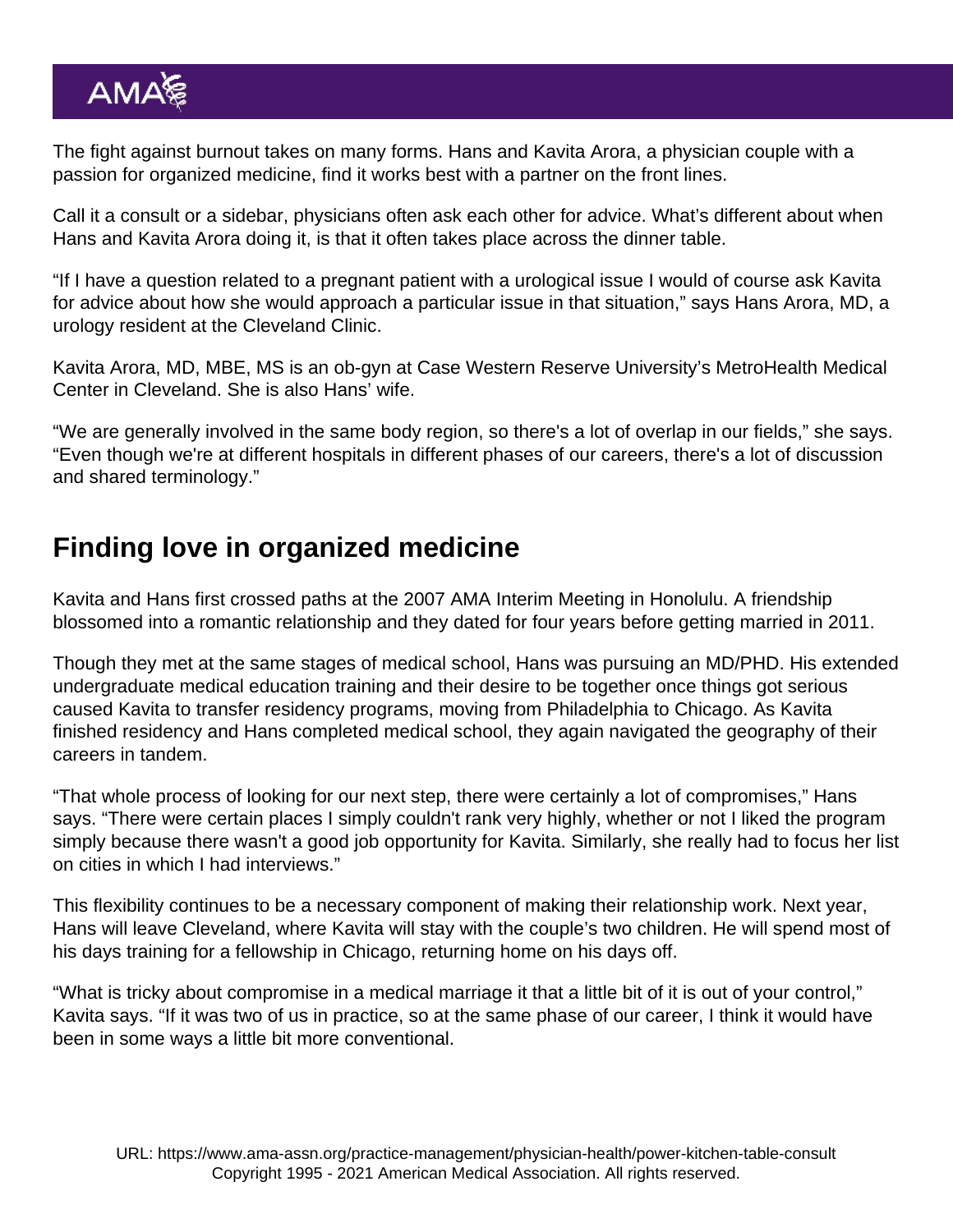"I also don't think it's a time-limited or one-time thing. I think this is something that all relationships face as careers progress and more and more relationships are dual-career relationships now compared to the conventional solo breadwinner families."

## Leaning on each other

About 40 percent of physicians are likely to marry another physician or health professional, according to an AMA Insurance Agency Inc. survey of nearly 5,000 doctors.

One [study](https://www.ama-assn.org/sites/ama-assn.org/files/corp/media-browser/public/ipp/i17-ipps-lotte-dyrbye-burnout-among-health-care-professionals.pdf) found, however, that having a spouse or partner who works as a non-physician health care professional increases the odds of burnout by 23 percent. Couple that anecdotal evidence with the fact that about half of physicians report at least one symptom of burnout, there is bound to be some overlap in physician couples and burnout.

Generally, physicians experiencing burnout are feeling at least one of three symptoms listed on the Maslach Burnout Inventory—emotional exhaustion, depersonalization and a lost sense of personal accomplishment. As physicians under the age of 55 with children under the age of 21, the Aroras, demographically, are in line for some of the bigger risk factors associated with those experiencing burnout.

So, how do they fight burnout? They do it together.

"A big part of burnout is feeling frustrated due to a perceived lack of impact," Kavita says. "Physicians are frustrated about all the administrative hassles, the legislative interference in medicine, or the decline in a patient-physician relationship, you name it, a frustration and a feeling of a lack of impact. And I think we can bounce things off each other and decrease the frustration through our shared experience and remind each other of the impact that we have."

In a practical sense, that means relating to the ups and downs. Those stakes can be particularly high since both are often involved in surgeries where the range of outcomes is vast.

"The patient-physician relationship is special, but I think the surgeon-patient relationship is distinct in many ways," Kavita says. "People trust us with actually hurting them in order to help them and the stressors at play as well as what that involves if you've had a bad day are very unique to the surgical fields. Knowing that when someone's had a bad day in the OR and how that would feel to you, I think is a shared language and a shared understanding that is helpful."

As physicians in demanding specialties, both Hans and Kavita give patients much of their physical and emotional energy. The fact that they understand the nature of working under those conditions, is a plus that a non-physician partner may not grasp.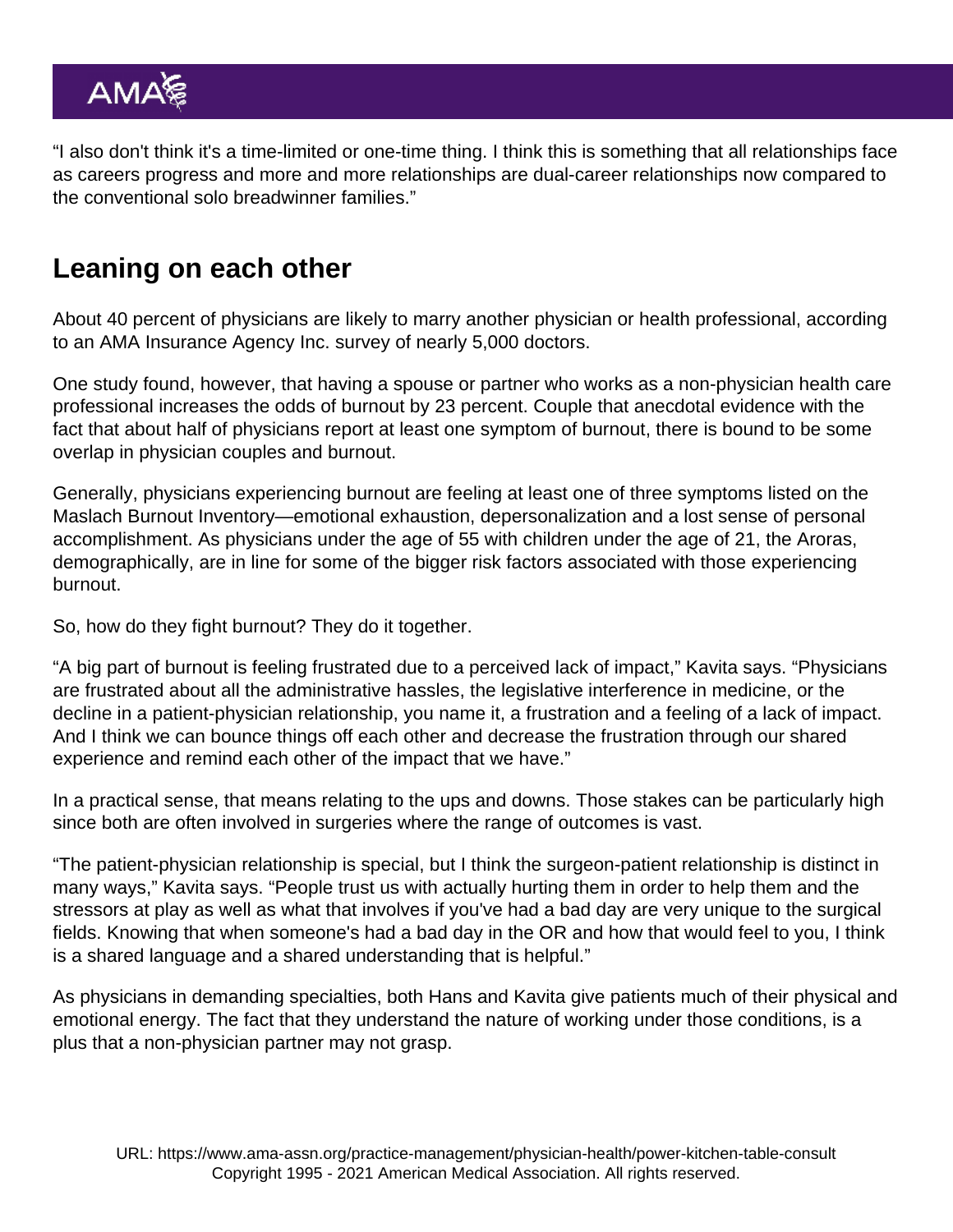"In any field that requires not just a time commitment, but an emotional investment in your work, your cup can only be so full," Kavita says. "There may at times feel like there's less of that to go around. In order to be successful, both partners have to be mindful of that situation."

## Common passions

The shared experiences the Aroras tout as a benefit of a two-physician marriage are apparent in a number of arenas. Among the most prominent, both husband and wife say, is their collective involvement in advocacy through the AMA.

"It's another way to make an impact that is really meaningful to us," Kavita says. "We've been involved and shared that experience for a long time and many of our friends and colleagues are involved as well. It's a nice, nice support system in that regard."

Hans adds that "It is great learning what issues the other person finds especially important. Sometimes it is what we would have predicted after more than a decade of involvement in the AMA together, and other times it is not."

Because of the similarity of their specialties, they tend to have many of the same clinical policy interests, working together on AMA policies related to cancer screening and surgery on minors. Outside of their clinical common ground, their perspectives as a dual-physician couple with children